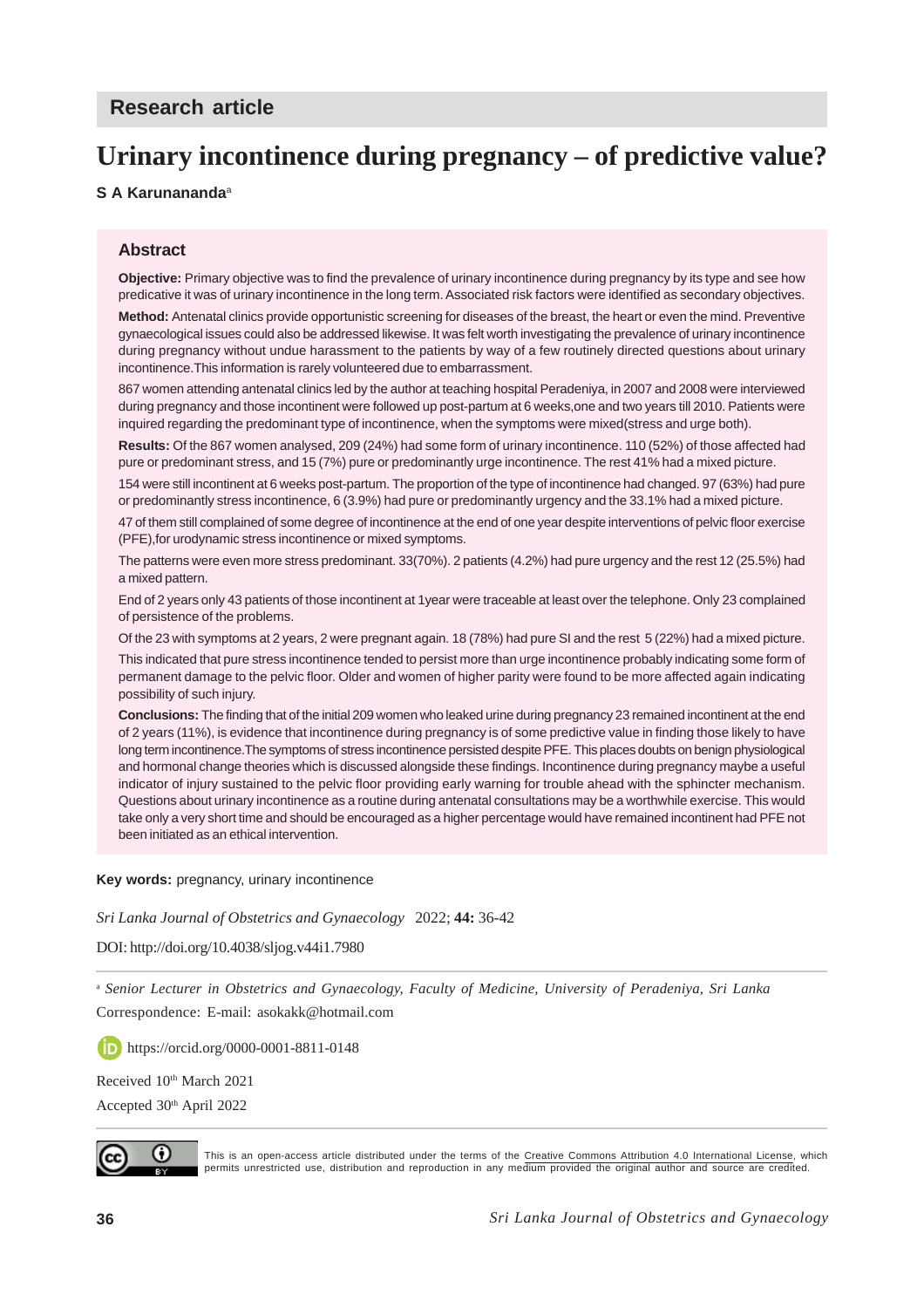#### **Introduction and objectives**

Primary objective of this study was to find the prevalence of urinary incontinence during pregnancy by its type and see how predicative it was of long term urinary incontinence. Associated risk factors were identified as secondary objectives.

Antenatal clinics provide opportunistic screening for diseases in the Breast and the Heart. Preventive gynaecology could also commence likewise. It was felt worth investigating the prevalence of urinary incontinence during pregnancy without undue harassment by way of a few routinely directed questions about urinary incontinence. This information is rarely volunteered due to embarrassment.

Sri Lankan women will rarely volunteer symptoms of urinary incontinence unless it is severe enough to interfere with daily routine, often through embarrassment. Incontinence could be urge or stress or a combination of both and could be due to benign reasons like the pressure on the bladder exerted by the gravid uterus. But most commonly cited cause of pregnancyrelated urinary incontinence or urgency is weak pelvic floor muscles. This might be temporary as the pelvic floor muscles relax to prepare for labour. It was felt interesting to see whether this was essentially the case specially when there is predominant or pure stress incontinence, more indicative of sphincter dysfunction. It is possible that those with abnormally weak pelvic floors get unmasked by the challenge of pregnancyallowing early warning for continued surveillance and interventions.

If a relationship of incontinence during pregnancy were to persist beyond puerperium, symptoms during pregnancy could serve as a predictor of troubles ahead. It may become a worthwhile exercise to make routine inquiry with a view of at least advocating benign measures like PFE to minimize progression.

## **Method**

867 women attending antenatal clinics supervised by the author for booking, in 2007 and 2008 were followed up after delivery at 6 weeks, and at end of one and two years, only if they had complained of incontinence during pregnancy. They were re-interviewed again in the last visit to see whether incontinence cropped up later than the first antenatal visit.

Patients with mixed symptoms of stress and urgency were inquired regarding the predominant pattern (which

symptom bothered them most). Data concerning the prevalence of urinary incontinence was collected by a structured questionnaire and clinical assessment performed only where there was leakage 6 weeks postpartum. Pelvic floor muscle strength was not measured and pad testing was not resorted to. Inspection was done to see overt injury and demonstrable leak. Only the persistence of symptoms was recorded for analytic purposes. Such incontinent patients were requested to attend my gynaecology clinic with a special emphasis on uro-gynaecology. Faecal or incontinence of flatus indicative of pelvic floor dysfunction was inquired upon but not included in the study as no one strangely admitted those symptoms perhaps through embarrassment. Symptoms were categorized as stress or predominantly stress as stress incontinence, predominantly or pure urgency as urgency and when it was not pure or predominantly of any of them as mixed.

Parity, (but not gravidity) and mode of any prior deliveries were noted as they could indicate injury to the pelvic floor. Patients on medications that are known to affect bladder functions were excluded. Details of the socio economic class was not inquired into as vast majority of the patients attending the state run clinic were from the lower middle or lower socioeconomic strata.

Patients with evidence of overt urinary tract infection were excluded by performing routine UFR and culture where indicated. The short term urgency or other forms of incontinence due to bladder infections and irritation was not the sought out issue but the incidence of unrecognised pelvic floor dysfunction. Those who were identified less likely to present for follow up at Peradeniya hospital (visiting only for confinement) were not included. Patients with any significant history of psychiatric disorder were excluded for being unreliable witness of bladder symptoms, being less likely to present for follow up. Any medications like imipramine could also mask symptoms of urgency.

#### **Results**

The mean age of the 867 women recruited was 27.4 yrs ranging from 16 to 43 yrs.

The age distribution was as; under 16-25 (430); 26-35 (308) and those over 36 (129).

The total number of incontinent anytime during the antenatal period was 209. (overall 24%)

Among each group the incidence of incontinence during the pregnancy by age group was;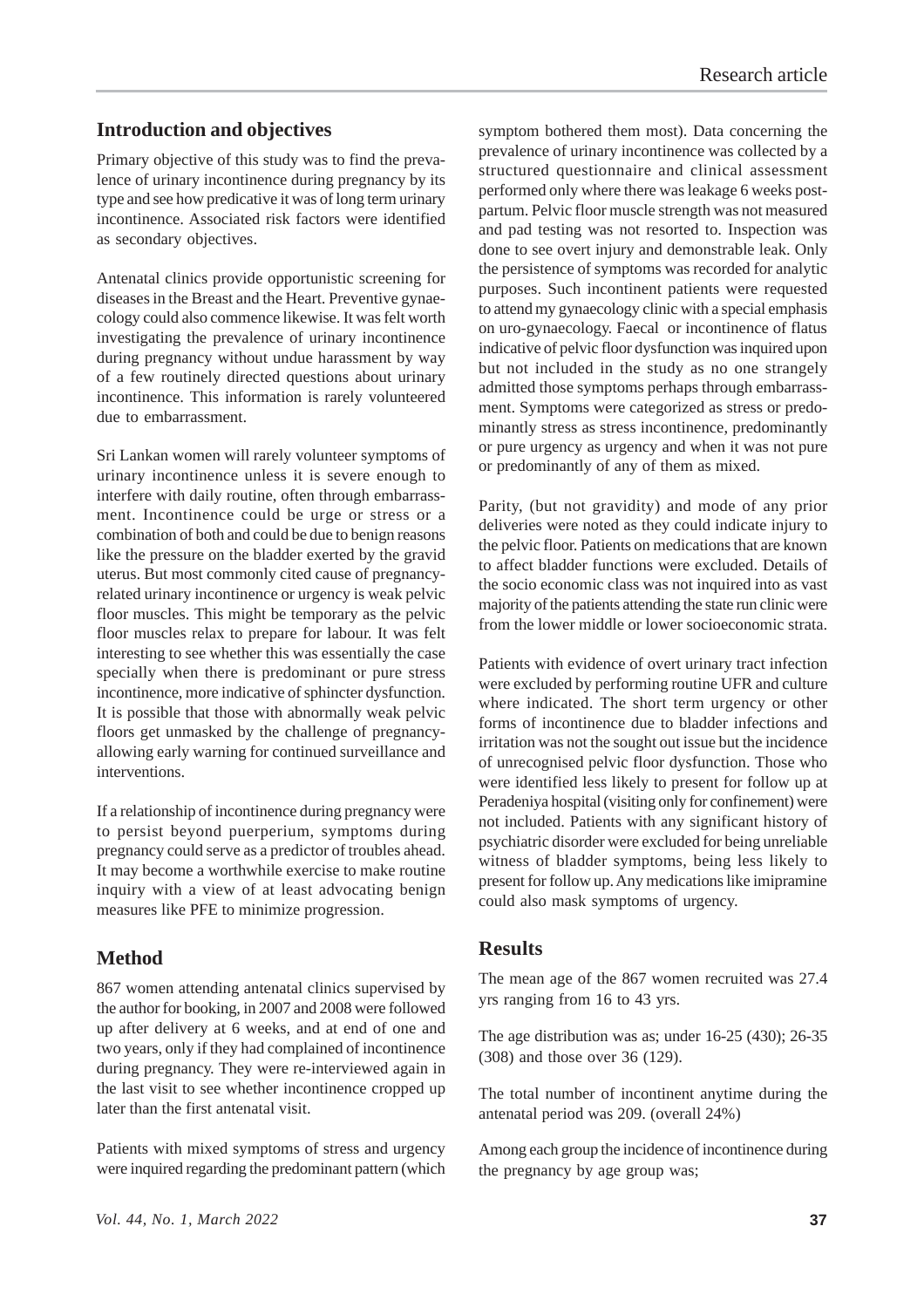16-26 age group -59 of 430 patients (13.7%); 26-35 age group - 90 out of 308 patients (29%); and in the over 36 age group -60 out of 129 patients (46.5%) indicating an increase with age.

The parity was analysed in relation to incidence of incontinence. 444 were in their first pregnancy, 301 had delivered one child (183 normal vaginal delivery; 106 by LSCS, 12 by assisted vaginal delivery); and the rest (122) had delivered more than one child (56 had one or more LSCS). The 209 total number of incontinent patients were distributed by parity as 54 of the 444 (12%) for those in first pregnancy ; 101 of 301(33.6%) who had delivered one child by any means, and 54 among of the 122 (44.3%) who had delivered more than 2 children.

As the study was not intended to establish the impact of vaginal birth over caesarean and assisted deliveries. Detailed complex analysis by type of delivery was not done. However of the 301 who had one delivery with 101 incontinent amongst them; the 106 women who had delivered by LSCS had lower percentage of incontinence. Only 20 (18.8%) of the patients within that group of 106, having previously delivered one child by LSCS leaked urine. Those 183 delivering vaginally unassisted 75 leaked urine (41%). Of the 12 who had undergone assisted vaginal deliveries 6 (50%) leaked urine.

The primary objective of the investigation was to find the persistence of the incontinence by type of symptom, and persistence over time.

Of 867 women analysed 209 (24%) had some form of incontinence by the end of antenatal period. 110 (52%) of those affected had pure or predominant stress, and 15 (7%) pure or predominant urge incontinence. The rest 41% had a mixed picture where clear predominance of one symptom over the other could not be established.

During the first visit in all 867 presenting in first visit in first trimester only 12 had incontinence with just 2 stating it preceded the current pregnancy. These 2 patients were multiparous and had predominantly stress incontinence. The number rose steeply to 209 by the end of the antenatal period by around 36-40 week interview, indicating the problem likely arose in the mid trimester.

(6 of the patients had urgency and 4 had a mixed pattern and 2 had stress in the first trimester interview).

Only 204 0f those with incontinence during pregnancy (209), presented for follow up at 6 weeks. (5 lost for follow up). Of these 204 who had incontinence during pregnancy and presenting for follow up 154 were still incontinent! The proportion of the type of incontinence had changed. 97 (63%) had stress incontinence, 6 (3.9%) had urgency and 51 (33.1%) had a mixed picture indicating that pure or predominantly stress incontinence tended to linger on more than urge incontinence.

Of the 663 who originally did not complain of incontinence during pregnancy 22 complained of incontinence following the pregnancy (new case load). 14 were following caesarean deliveries involving catheterizations of bladder. These data were not included in the analysis as the objective was to see the frequency of persistence or regression of the symptoms as found during the antenatal period and not caused by the mode of delivery.

Of the 154 who were incontinent at 6 weeks 133 patients were traced at around approximately one year since delivery at the gynaecology outpatient clinic.

Of these 133 traceable incontinent patients 104 had followed the advice given on PFE, and 4 used solifenacin for ethical reasons as incontinence was severely disturbing them.

47 of them still had some degree of incontinence at one year despite interventions at gynae clinic.

The patterns were again even more stress predominant. 33 (70%). 2 (4.2%) had pure urgency and the rest 12 (25.5%) had a mixed pattern.

At the end of 2 years only 43 patients of the incontinent at 1 year clients (n=47) were traceable at least over the phone and only 23 complained of persistence of the symptoms. 20 reported being cured spontaneously or due to PFE, the exact contribution indeterminable.

Of the 23 with symptoms at 2 years; 2 were pregnant again. 18 (78%) had pure SI and the other 5 (22%) had a mixed picture.

Of the initial 209 women who were incontinent during their antenatal period initially, 23 remained incontinent even at the end of 2 years which places doubts on simple physiological change but more on the possibility of some permanent injury taking place.

**38** *Sri Lanka Journal of Obstetrics and Gynaecology*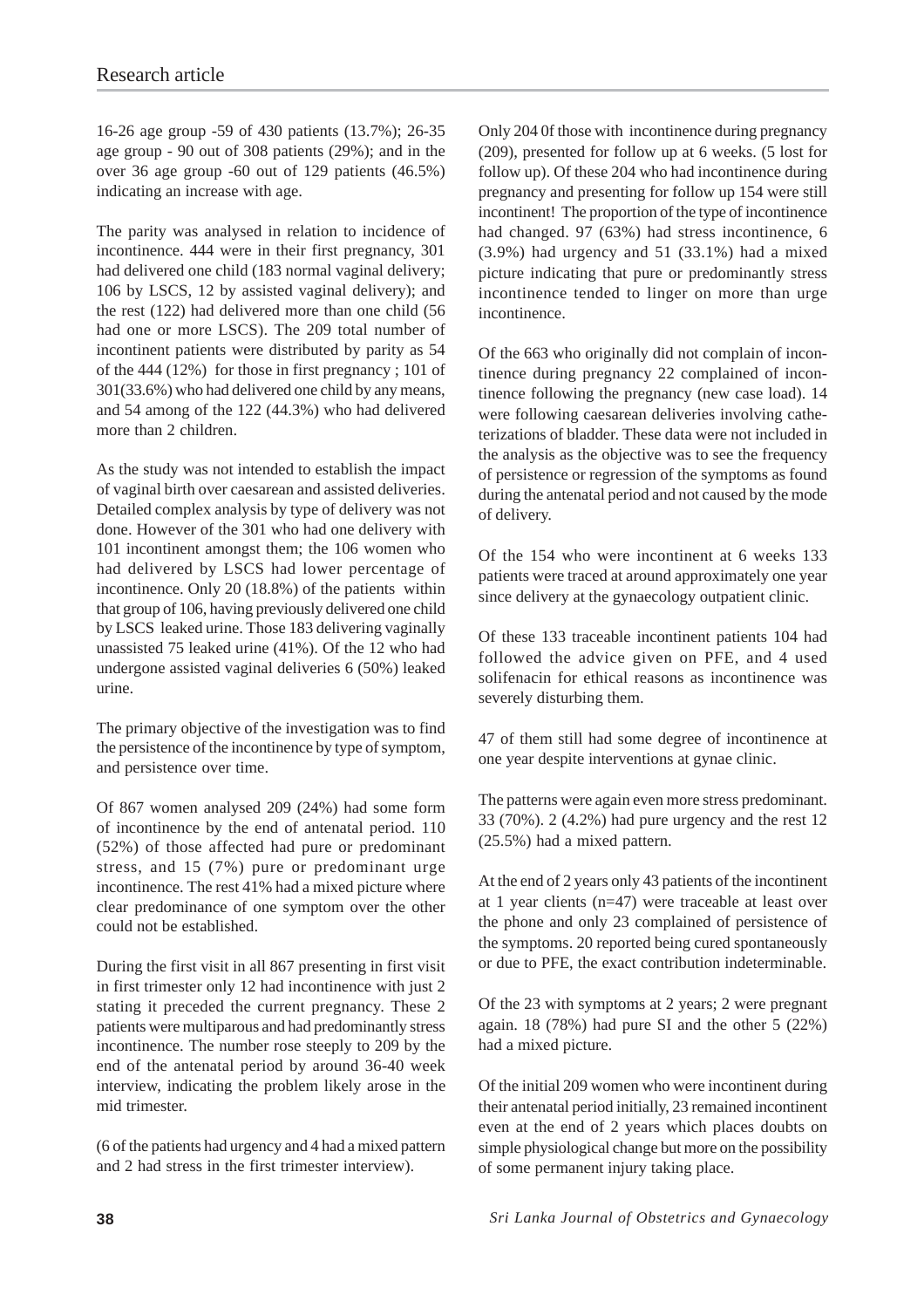### **Conclusions**

Urinary incontinence has a frequent association with pregnancy in nearly a quarter of women. Only 2 of our study had any such symptoms before the pregnancy.

Parity and age had a clear relationship with the incidence of incontinence; increasing with age and number of deliveries. History of vaginal delivery had a higher association with incontinence during subsequent pregnancy.

Assisted vaginal deliveries, admittedly too small in number for drawing statistically significant conclusions, seemed to fare worst with a 50% incidence. Whether it was due to an event like prolonged labour indicating the assistance or the procedure itself could not be ascertained as it was beyond the scope of the study.

The pattern was mostly of pure or predominantly stress over urgency regardless of the timing.

Stress incontinence tended to persist with time than urgency which mostly disappeared with time.

Effects of PFE /solifenacin may have made the result less marked as it was felt unethical to withhold treatment for the sake of the study.

Of the initial 867 women studied 23 (2.65%) remained incontinent even at the end of 2 years with stress predominance, raising the possibility of structural injury than mere physiological changes to account for symptoms. (This is a raw figure with the dropouts included in the denominator).

#### **Discussion**

Urinary incontinence in pregnancy is encountered infrequently by obstetricians probably because it is simply not inquired about during the antenatal visits. This is despite reported prevalence rates before, during and after pregnancy of 3.6-11%, 42-62%, and 5-38%, respectively from numerous studies done world over12,13,14,15,16. The wide variation in incidence amongst studies quoted may be due to different study designs and different methods of assessing incontinence.

Our findings indicated while urgency incontinence seemed self-limiting, stress predominant incontinence remained unresolved over time in a significant proportion of patients. The attention of discussion thus focuses more on stress urinary incontinence (SUI) with likely involvement of the pelvic floor and the urethral sphincter. Stress Urinary incontinence could also be due to detrusor hyperreflexia /over active bladder states but the absence of associated symptom of urgency points more towards genuine/ urodynamic stress incontinence. It was impractical and felt invasive to perform urodynamic assessments to make a precise diagnosis of the aetiology of the SUI though the resources were available at the urology laboratory.

A significantly higher incidence of SUI is reported in pregnant women than in non-pregnant women<sup>10</sup>. Prior Research on pregnant women with SUI has found significantly decreased PFM strength in incontinent pregnant women compared with continent pregnant women<sup>8</sup>. Pregnancy due to hormonal effects may result in reduced PFM strength, which may manifest as SUI. However, the pathophysiology of pregnancy-related SUI remains uncertain and multifactorial.

The association between obesity in pregnancy and SUI is reported by many. Glazener<sup>11</sup> reports that women with UI in antenatal period had a BMI  $>$  25 kg/m<sup>2</sup> [OR 1.68, 95% confidence interval (CI) 1.12-2.43]. Zhu et al<sup>24</sup> reported that the risk of SUI increased with increasing prenatal BMI [odds ratio  $(OR = 1.037)$ ]. Liang et al<sup>5</sup> reported that women with a prepregnancy BMI >30 kg/m<sup>2</sup> were at elevated risk of developing SUI during pregnancy.

Physiological weight gain in pregnancy and the weight of the developing foetus and the resultant increased pressure on the PFM and bladder, may cause a degree of urethral hypermobility<sup>25,26</sup>. Furthermore, excess maternal weight gain not subjected to analysis in this study, is reported to impair blood flow and innervations to the bladder and urethra<sup>26</sup>.

Multigravidity is reported to decrease pelvic floor strength at a rate of 22-35% beginning at a gestational age of 20 weeks and lasting until 6 weeks postpartum<sup>7</sup>. We analysed parity and found a similar pattern. Hilde et al<sup>30</sup>, in a study of 300 nulliparous women at  $18-22$ weeks' gestational age showed that continent against incontinent pregnant women had significantly higher PFM strength.

Increase of progesterone and relaxin during pregnancy may have a bearing in the development of SUI<sup>30</sup>. Relaxin is said to stimulate tissue growth in the lower urinary tract and increase urethral pressure. Bladder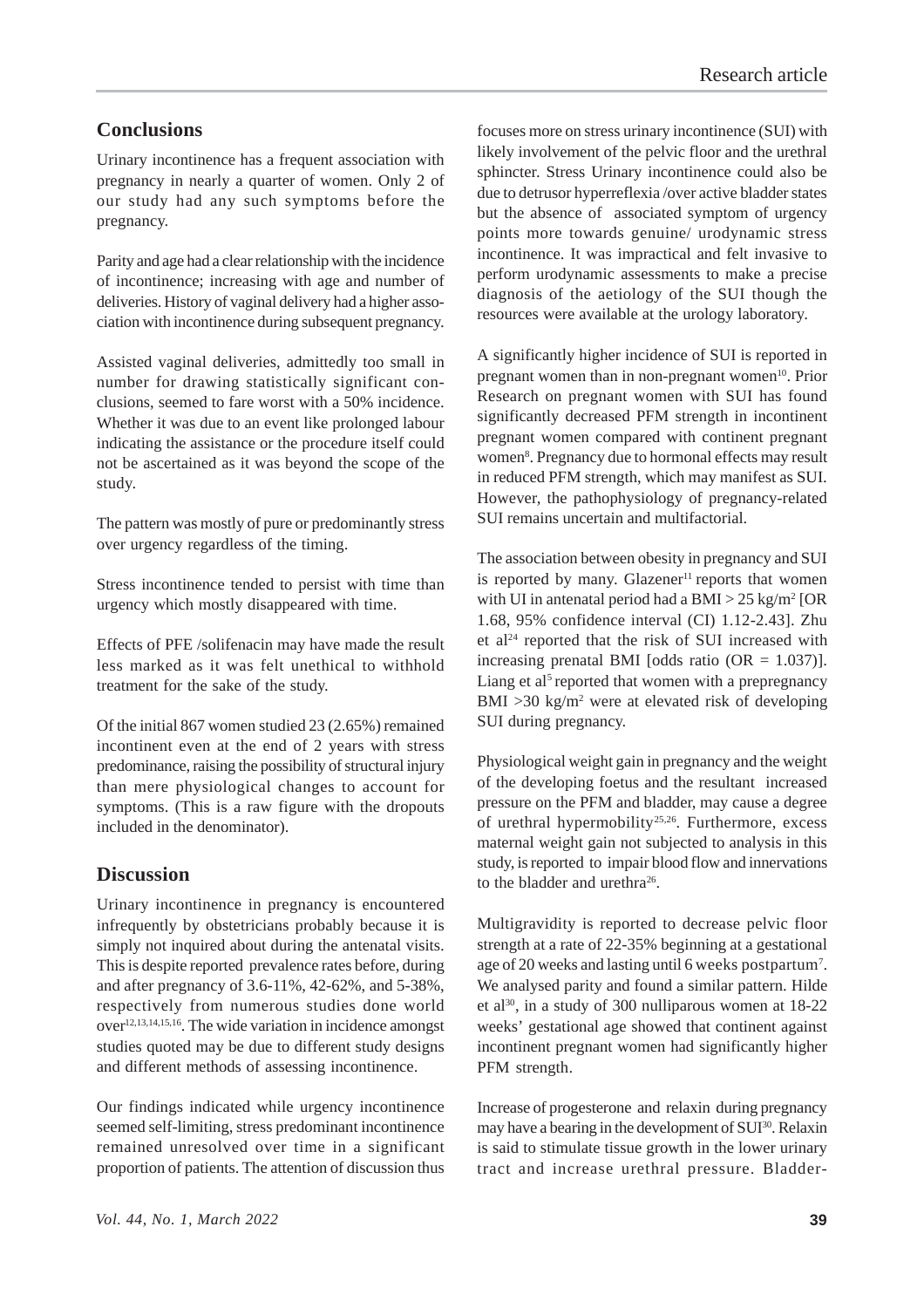neck hypermobility from early pregnancy has been reported 36 more so in incontinent over continent women.

A substantial decrease in the total collagen content in women with SUI is reported by  $\mu$ <sub>25,27</sub>. They also report a both quantitative and qualitative reduction in collagen.

Trauma at childbirth is well known to cause damage to the pudendal nerve, levatorani muscle, fascial pelvic supports, and the anal sphincters<sup>27</sup>. This damage reduces PFM strength results in increased bladderneck and urethral mobility<sup>28</sup>. 3D scans of the pelvic floor demonstrates avulsion of pubo-coccygeus muscles in a significant proportion of women following partus. The result would be a descent of the vesico urethral junction below pelvic floor<sup>1</sup>.

Abnormal urethral pressure profile parameters were measured in almost all pregnant women who experienced SUI during pregnancy suggesting an inherent weakness of the urethral sphincter mechanism in the pathogenesis of  $SUI<sup>31</sup>$ . Therefore the damage precedes possible trauma at child birth.

Enlargement of the uterus with the progressive increase in foetal weight, especially at the third trimester appears to make matters worse. These put extra pressure direct on the bladder, which may lead to descent of the bladder-neck and a reduction of the bladder capacity explaining events on the basis of simple mechanics.

Increased urinary frequency and urgency are early symptom of pregnancy often attributed to hormonal changes again. The urges tend to reduce in the second trimester but it did seem severe enough to cause incontinence troubling some patients attending our clinics.

PFE is always the first-line intervention to treat SUI as most cases resolved with reversal of pregnancy changes.

We are inclined to address only obstetric issues in the obstetrics clinics and gynaecology in the gynae clinics not realizing that these arbitrary boundaries inconvenience the patients being shuffled between multiple clinics conducted on different dates due to lack of multidisciplinary approach. Understanding these issues can be useful for health-care professionals including

field midwives when counselling and following up pregnant women. It would help detect audit and refer all forms of urinary incontinence during pregnancy and the puerperium. Even PFE is best achieved when motivated by a field worker. Obesity and high BMI before pregnancy are potentially modifiable risk factors for SUI. Weight reduction may be an effective alongside to PFE in minimising the problem.

However a reasonable number of women remained incontinent at the end of 2 years follow up despite PFE allows us to diagnose those who may have had substantial pelvic floor injury. The avulsion of the muscle is palpable and demonstrable on 3D pelvic floor scanning as the routine in some hospitals and specialized centres like the pelvic floor institute in Boston USA. Merely delivering a baby without brain damage and avoiding maternal mortality is superseded by higher expectations of quality which includes avoidance of pelvic floor injury and resultant mental and sexual health issues. For a better quality of life during longer postmenopausal years, the practice of good obstetrics and preventive gynaecology earlier on during the reproductive life is paramount.

#### **Acknowledgements**

To all my intern house officers and the nursing staff at antenatal and gynaecological clinics who assisted in the data collection and the patients who participated ungrudgingly.

The study has not been presented or published anywhere at least in abstract form.

The author has no affiliations to any person or organization except the University of Peradeniya.

No grants were obtained for the study of minimal cost.

The author is a member of the Uro-gynaecologists Association of USA and the Royal College of Obstetricians and Gynaecologists (UK) and has a special interest in the sub speciality.

#### **References**

1. King JK, Freeman RM. Is antenatal bladder neck mobility a risk factor for postpartum stress urinary incontinence? Br J Obstet Gynaecol 1998; 105: 1300-7. [PubMed] [Google Scholar]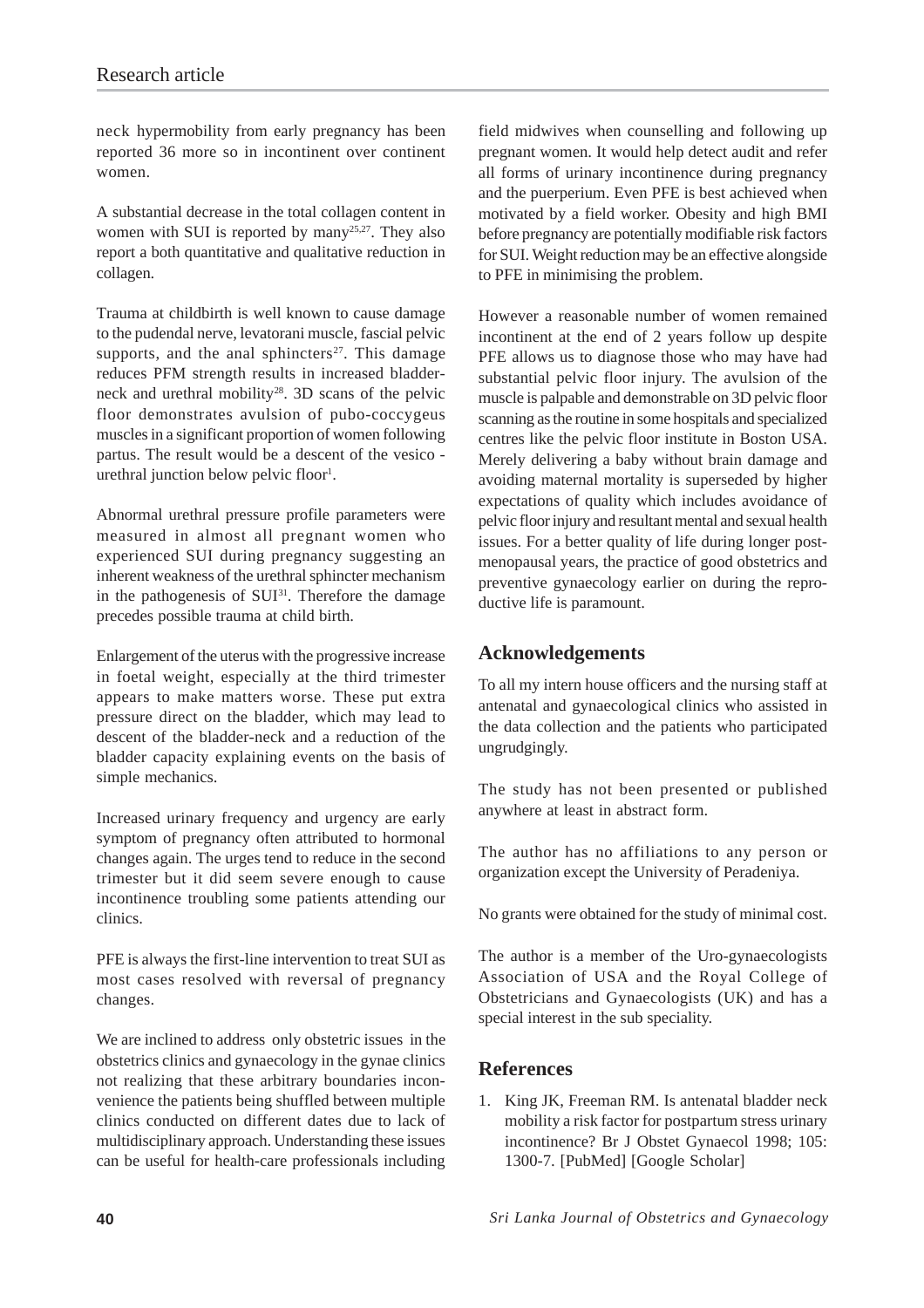- 2. Handa VL, Harvey L, Fox HE, Kjerulff KH. Parity and route of delivery: does cesarean delivery reduce bladder symptoms later in life? Am J Obstet Gynecol 2004; 191(2): 463-9. doi: 10.1016/ j.ajog.2004.03.031. PMID: 15343222.
- 3. Sharma JB, Aggarwal S, Singhal S, Kumar S, Roy KK. Prevalence of urinary incontinence and other urological problems during pregnancy: a questionnaire based study. Arch Gynecol Obstet 2008; 279(6): 845-51.
- 4. van de Pol GG, Van Brummen HJ, Bruinse HW, Heintz AP, van der Vaart CH. Is there an association between depressive and urinary symptoms during and after pregnancy? Int Urogynecol J Pelvic Floor Dysfunct 2007; 18: 1409-15.
- 5. Liang CC, Chang SD, Lin SJ, Lin YJ. Lower urinary tract symptoms in primiparous women before and during pregnancy. Arch Gynecol Obstet 2012; 285(5): 1205-10.
- 6. van Brummen HJ, Bruinse HW, van de Pol G, Heintz AP, van der Vaart CH. Bothersome lower urinary tract symptoms 1 year after first delivery: prevalence and the effect of childbirth. BJU Int 2006; 98(1): 89-95.
- 7. FitzGerald MP, Graziano S. Anatomic and functional changes of the lower urinary tract during pregnancy. Urol Clin N Am 2007; 34(1): 7-12.
- 8. Morkved S, Salvesen KA, Bo K, Eik-Nes S. Pelvic floor muscle strength and thickness in continent and incontinent nulliparous pregnant women. Int Urogynecol J Pelvic Floor Dysfunct 2004; 15: 384- 90.
- 9. Hojberg KE, Salvig JD, Winslow NA, Lose G, Secher NJ. Urinary incontinence: prevalence and risk factors at 16 weeks of gestation. Br J Obstet Gynecol 1999; 106: 842-50.
- 10. MacLennan AH, Taylor AW, Wilson DH, Wilson D. The prevalence of pelvic floor disorder and their relationship to gender, age, parity and mode of delivery. Br J Obstet Gynecol 2000;107:1460- 1470.
- 11. Glazener CM, Herbison GP, MacArthur C, et al. New postnatal urinary incontinence: obstetric and other risk factors in primiparae. Br J Obstet Gynaecol 2006; 113(2): 208-17.
- 12. Chaliha C, Kalia V, Stanton SL, Monga A, Sultan AH. Antenatal prediction of postpartum urinary and fecal incontinence. Obstet Gynecol 1999; 94: 689-94.
- 13. Marshall K, McConnell V, Whelan M, Totterdal D, Walsh DM. Urinary incontinence and constipation during pregnancy and after childbirth. Physiotherapy 1996; 82: 98-103.
- 14. Thorp JM, Norton PA, Wall LL, Kuller JA, Eucker B, Wells E. Urinary incontinence in pregnancy and the puerperium: a prospective study. Am J Obstet Gynecol 1999; 181: 266-73.
- 15. Spellacy E. Urinary incontinence in pregnancy and the puerperium. J Obstet Gynecol Neonatal Nurs 2001; 30: 634-41.
- 16. Morkved S, Bo K. Prevalence of urinary incontinence during pregnancy and postpartum. Int Urogynecol J Pelvic Floor Dysfunct 1999; 10: 394-8.
- 17. Schytt E, Lindmark G, Waldenstrom U. Symptoms of stress incontinence 1 year after childbirth: prevalence and predictors in a national Swedish sample. Acta Obstet Gynecol Scand 2004; 83: 928-36.
- 18. Burgio KL, Zyczynski H, Locher JL, Richter HE, Redden DT, Wright KC. Urinary incontinence in the 12-month postpartum period. Obstet Gynecol 2003; 102: 1291-8.
- 19. Hvidman L, Foldspang A, Mommsen S, Nielsen JB. Postpartum urinary incontinence. Acta Obstet Gynecol Scand 2003; 82: 556-63.
- 20. Liang CC, Wu MP, Lin SJ, Lin YJ, Chang SD, Wang HH. Clinical impact of and contributing factors to urinary incontinence in women 5 years after first delivery. Int Urogynecol J 2013; 24(1): 99-104.
- 21. Whitford HM, Alder B, Jones M. A cross-sectional study of knowledge and practice of pelvic floor exercises during pregnancy and associated symptoms of stress urinary incontinence in North-East Scotland. Midwifery 2007; 23(2): 204-17.
- 22. Huebner M, Antolic A, Tunn R. The impact of pregnancy and vaginal delivery on urinary incontinence. Int J Gynecol Obstet 2010; 110(3): 249-51. [PubMed] [Google Scholar]
- 23. Viktrup L, Lose G, Rolff M, Barford K. The symptom of stress incontinence caused by pregnancy or delivery in primiparas. Obstet Gynecol 1992; 79: 945-9.
- 24. Zhu L, Li L, Lang JH, Xu T. Prevalence and risk factors for peri-and postpartum urinary incontinence in primiparous women in China: a